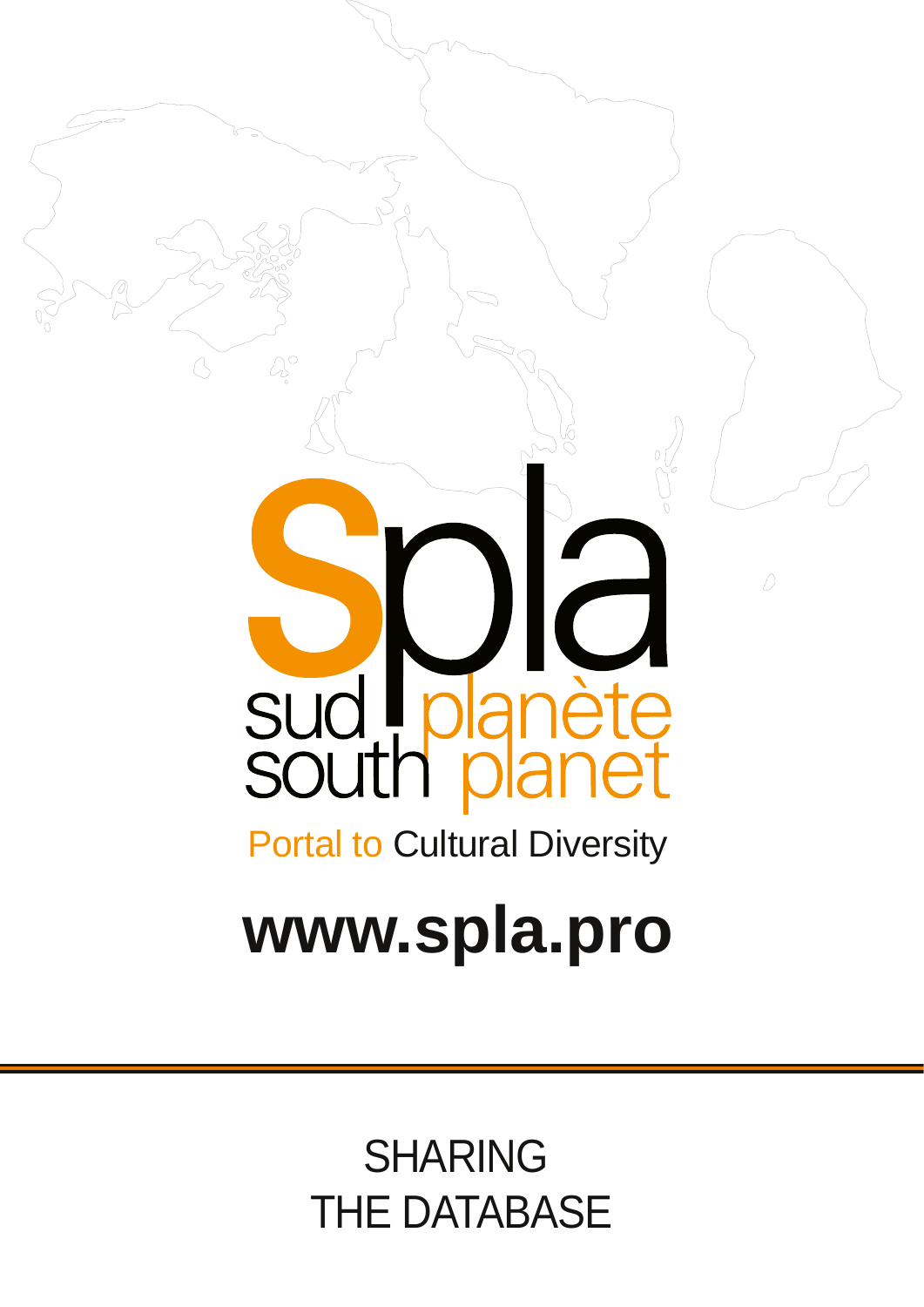## **Southplanet, a database for sharing**

Southplanet, the site devoted to ACP country (Africa, Caribbean, Pacific) arts and culture, has been entirely redesigned in 2014 under the new URL, **www.spla.pro**.

The new design aims to fully exploit the wealth of this multidisciplinary (cinema, music, literature, visual arts, theatre, dance, architecture, fashion, design and crafts), multilingual (English, French, Portuguese, Spanish, and soon Arabic) database, which is the most exhaustive in its field today.

- *30.000 artists and cultural professionals (managers, producers, publishers, programmers, curators...)*
- *12.000 books, 15.000 films and 2.500 music albums*
- *10.000 cultural organizations*
- *2.000 groups (theatre troupes, dance companies, bands…)*
- *30.000 events (concerts, festivals, exhibitions, screenings...)*

Southplanet's data is exploited under the Creative Commons Attribution ShareAlike licence (CC BY-SA 1.0): it can be freely copied and modified, so long as the source is cited and they are in turn redistributed under this same licence.

Africultures thus runs the technical side of the site and its database, but it doesn't own its content. Content is at the disposition of all operators who wish to join the project. Database users are thus also the ones who add new data to it, which contributes to developing this communal tool.

To facilitate sharing, different search and navigation tools have been created on the site, which can be used by partner wishing to benefit from its rich and varied content on their platforms.

To avoid different databases being set up at the same time with no cohesion, it is not possible to export the database. All systems using the database are necessarily redirected to Southplanet's pages, the result of the joint efforts of Africultures (who gave the site its database compiling 15 years' work), its partners, and artists/professionals themselves.

Depending on partners' technical choices, partner sites' graphic design may be conserved, but information is always displayed on request via the corresponding spla.pro page. Information thus never leaves the database.

Several websites already use our database (and thus these sharing tools), either for their cultural directories (artists, producers, directors, publishers, etc.), or their cultural What's On listings (events in the African, Caribbean or Pacific countries, or events in other countries that feature artists from these countries):

- Africiné, the Federation of African Film Critics site (www.africine.org)
- Afrilivres, an association of sub-Saharan Francophone publishers (www.afrilivres.net)
- Africultures, the African cultures site and journal of reference (www.africultures.com)
- Afriphoto, Africultures' photo project (www.afriphoto.com)
- Afrithéâtre, contemporary theatre from the French-speaking black world (www.afritheatre.com)
- Africinfo.org (currently in construction)
- ACPcultures+, the European Union programme's site (http://acpculturesplus.eu)
- Mokolo, (forthcoming) an African film platform.

This document compiles the list of Southplanet's mutualization tools and explains how they work. All **these tools are free** (apart from the personalized I-frame. Cf. p.5).



2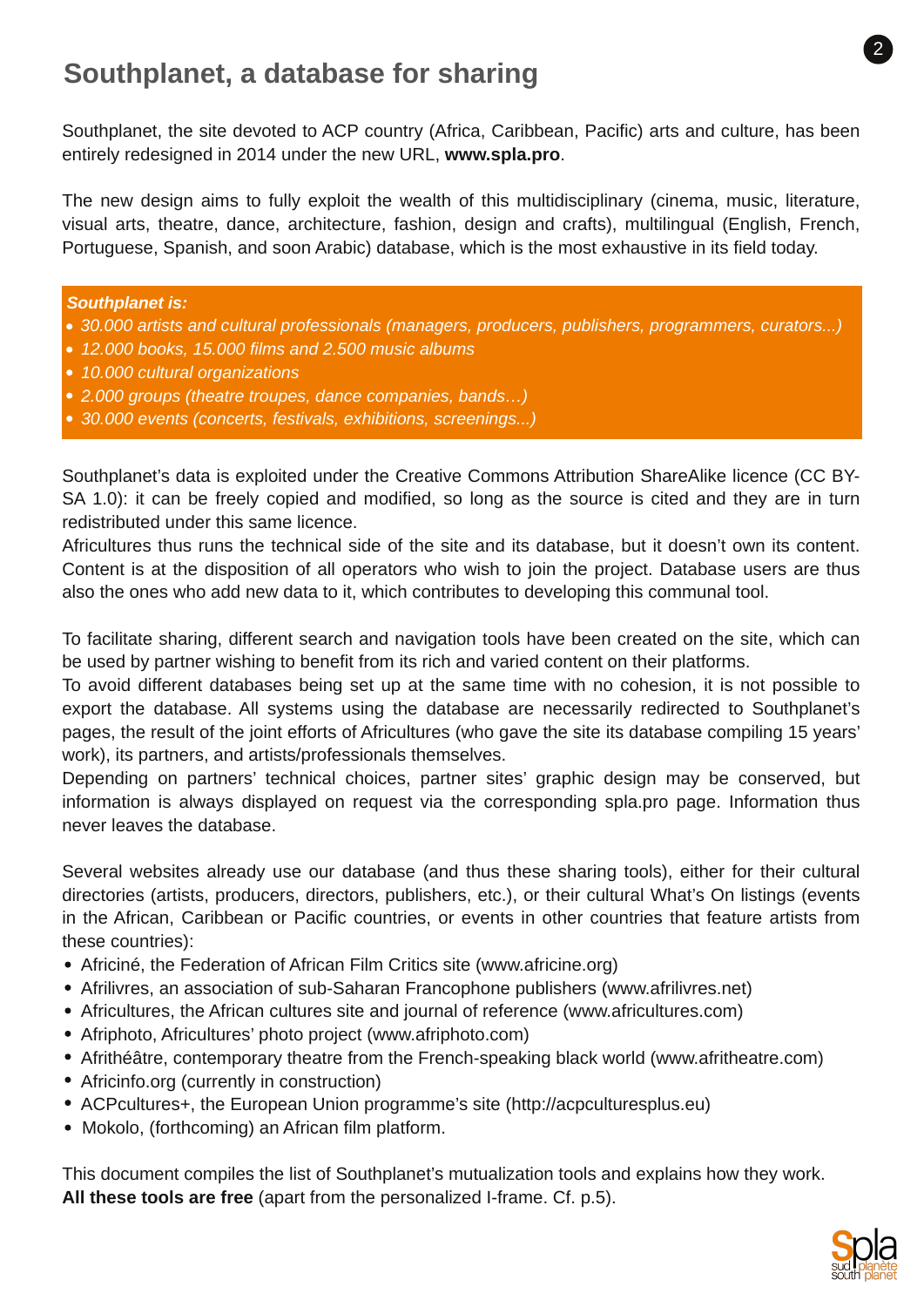#### **Widgets on the database**

3

They may take various forms:

- export of the search motor by keyword or the multi-criteria search available on spla.pro
- complete What's On listings by artistic category
- What's On listings by country or region
- other advance searches

This type of mutualization requires no programming skills on the part of the partner, only the insertion of widgets on their site.

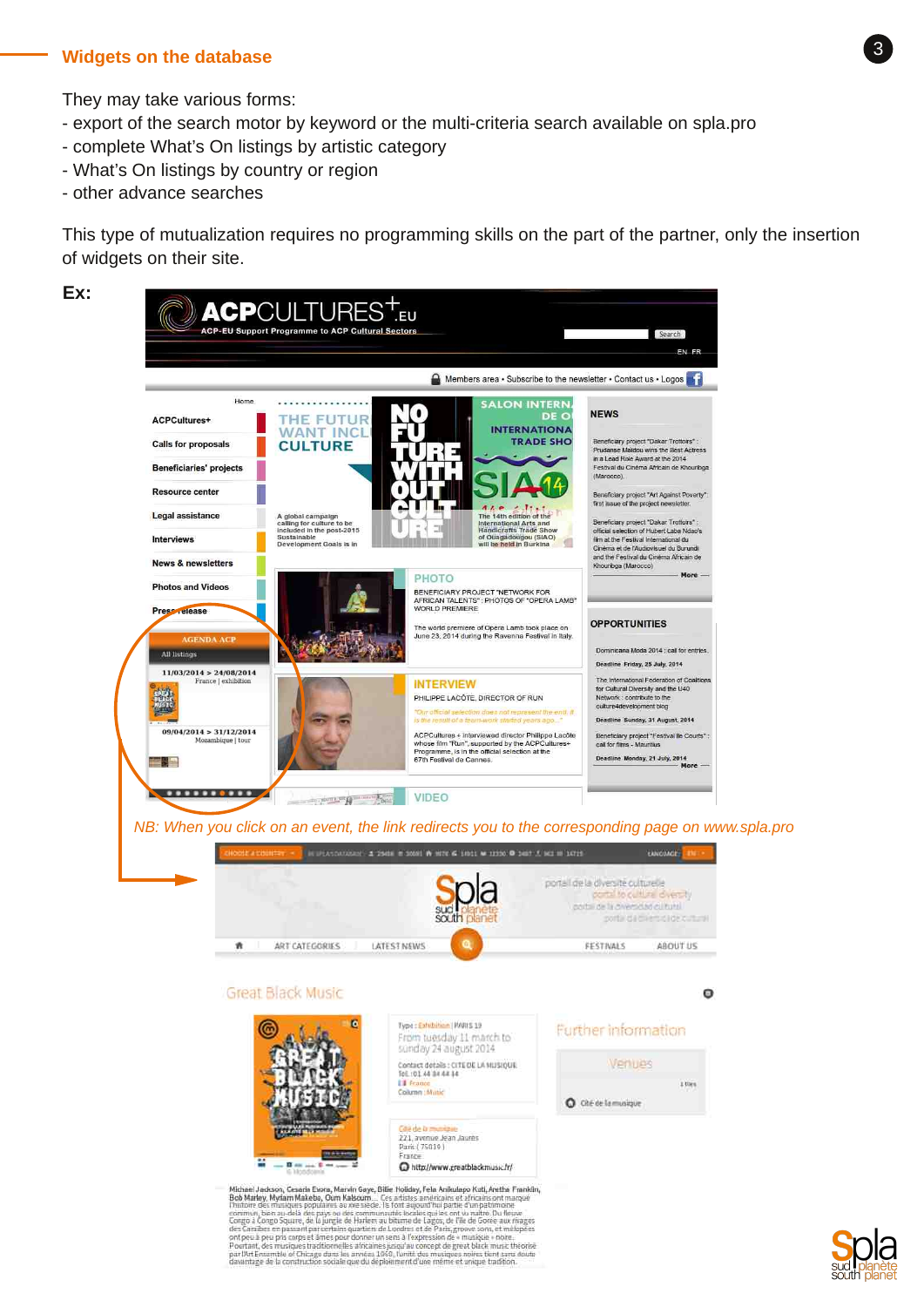Lists may be created on partner sites classified by organization, person, art work, etc. and filtered by country, for example.

All multi-criteria search combinations are possible.

The lists are integrated into partner sites without needing to access them via a multi-criteria search.

## **Example: a list of filmmakers from all the African countries has been imported**

(9388 people in July 2014)

| IAABA<br>Ð<br>AFRICINE.ORG<br>B<br>FEDERATION AFRICAINE DE LA<br>B<br>LE SITE DE LA FEDERATION AFRICAINE DE LA CRITIQUE CINEMATOGRAPHIQUE<br>表<br>actualiament 14903 films recensés,<br>ъ<br>recherche<br>2541 textes<br>english. |                                  |                                                                                                                     |
|-----------------------------------------------------------------------------------------------------------------------------------------------------------------------------------------------------------------------------------|----------------------------------|---------------------------------------------------------------------------------------------------------------------|
| films.                                                                                                                                                                                                                            | réalisateurs<br>acteurs          | distributeurs<br>festivals<br>producteurs.<br>espace personnel<br>agenda<br>navs                                    |
| critiques<br>dossiers                                                                                                                                                                                                             | >> REALISATEURS                  |                                                                                                                     |
| analyses<br>entretiens<br>comptes rendus<br>de festivals<br>reportages<br>documents<br>ateliers<br>Zooms <sup>2</sup><br>rédacteurs                                                                                               | par noms<br>par pays<br>par mots | realisateurs<br>par noms<br>A B C D E F G H I J K L M N O P Q R S T U V W X Y Z AUTRE<br>A Simone<br>Aaltonen Jouko |
| écrans d'afrique<br>Asaru                                                                                                                                                                                                         |                                  | Aardenburg Mark<br>Aasen Gunhill                                                                                    |
| lettre d'info<br>inscription                                                                                                                                                                                                      |                                  | Abada Abel<br>Abadia Régine                                                                                         |
| desinscription<br>archives                                                                                                                                                                                                        |                                  | Abaki Luc<br>Abalan Philippe                                                                                        |
| liens<br>dépêches                                                                                                                                                                                                                 |                                  | <b>Abalo Blaise Kilizou</b>                                                                                         |
| nouvelles de<br>la fédération<br>la féderation                                                                                                                                                                                    |                                  | Abassi Nassim<br>Abazoglou Angelos                                                                                  |

*NB: the link redirects to the corresponding page on www.spla.pro (see above)*

#### **Iframe**

The database is in this case the core of partner sites (repertory and links): partner sites will need to insert a tab on their sites that opens a repertory of artists, organizations, works, etc. The tab redirects to spla.pro via an I-frame system that includes country or category filters, or to spla.pro without any filters.

The site's original graphics may be kept (a top-of-the-page banner in place of the spla banner), but as the pages are spla's, they keep their own graphics when they present data (the spla file's CSS is maintained). However, it is possible to adapt the colours to fit the partner sites' predominant colours.

If partner sites wish to create links to artist, organization or works files in texts published on their sites, or in lists accompanying articles, these links need to be created manually, link by link.

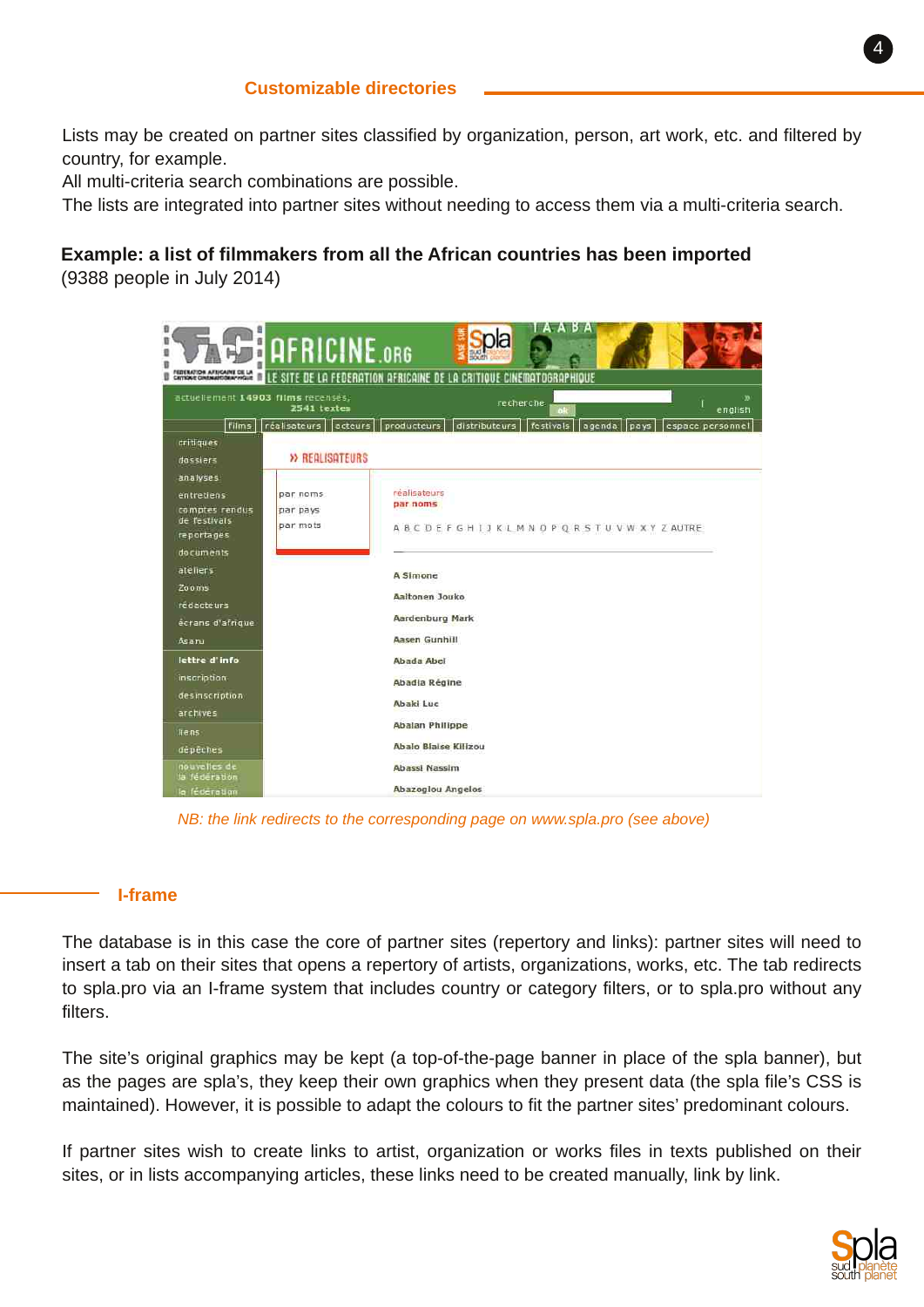### **Example (please note, this is a montage; no site has been realized on this model yet)**



We also offer the possibility of developing customized I-frames, so that each page from the partner's site based on Spla can keep the partner site's graphic design. The blocks of information (images, texts, videos, contacts, files linked the the page open) can, to a certain extent, adapt to meet partners' demands.

#### **Example:**



#### **WARNING!**

The customized I-frames require specific development time, as they can only be created by Africultures' IT team. They can study the possibility of integrating them into your site with you, and will give you an estimate for the work that this will require.



5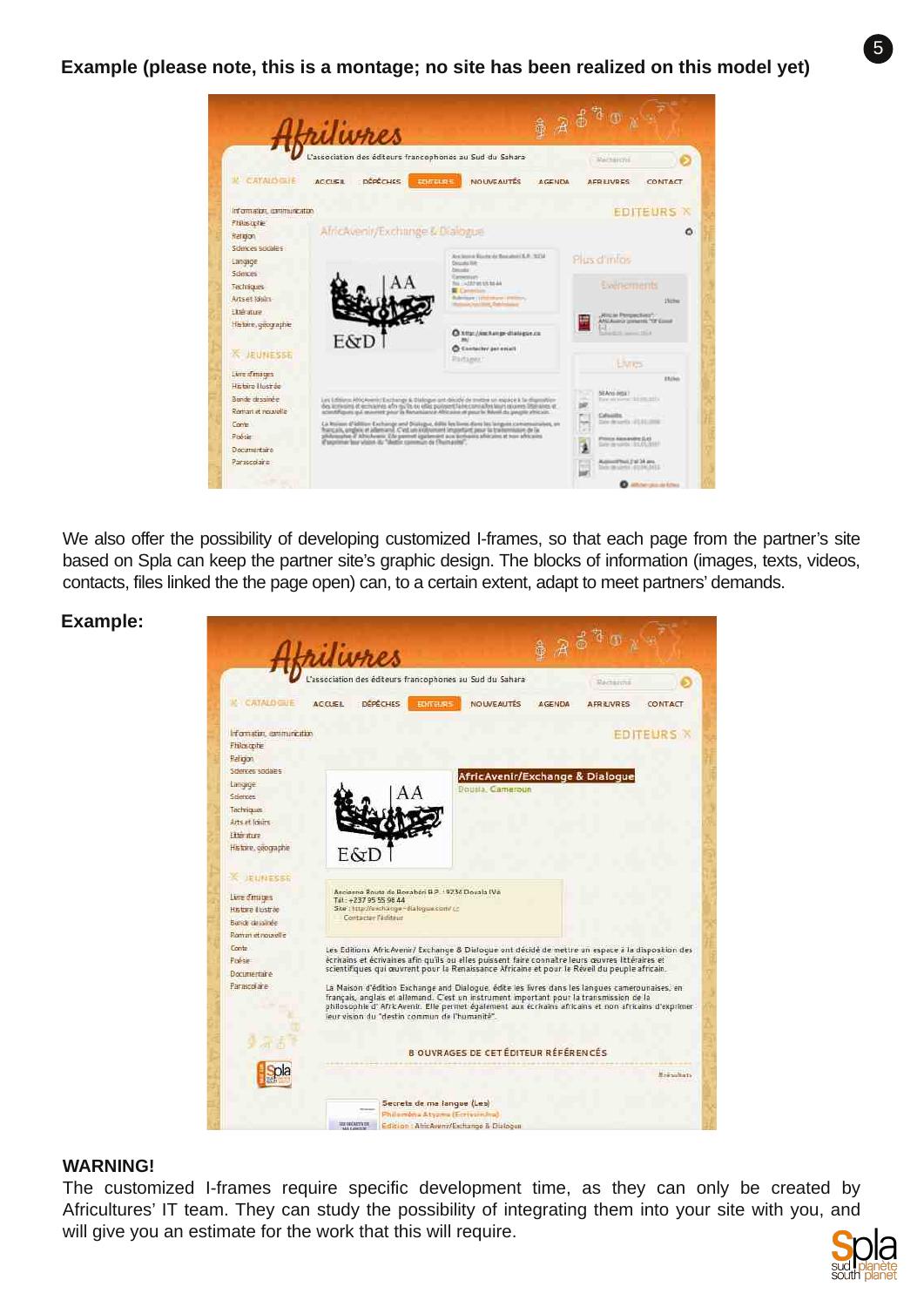*NB:*

*For the Iframes, the "based on spla" logo must be displayed on partner sites' homepages (this suffices as the citing of the source stipulated by the Creative Commons CCBYSA1.0 licence. It is not necessary to cite the source again, page by page).*



#### **RSS Flow**

It is possible to subscribe to the spla RSS flow, which provides a service similar to widgets: the realtime display, on partner sites, of entries to What's On listing or Latest News updates, depending on the xml format criteria chosen.

These lists can be adapted to suit partner sites' graphics and display choices.

*NB: the link redirects to the corresponding www.spla.pro page (cf. page 1)*